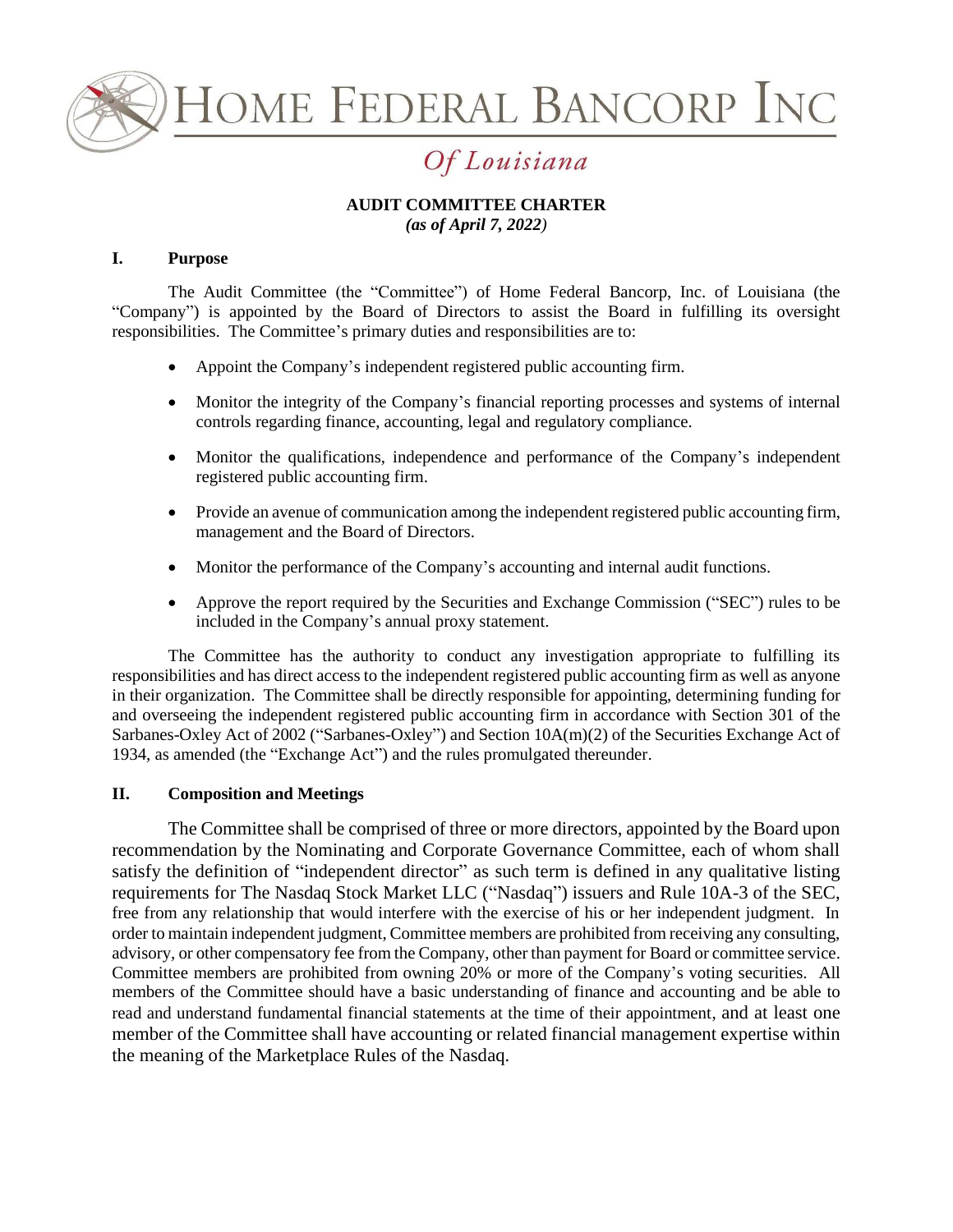The Committee is expected to meet at least two times annually, or more frequently as circumstances dictate. If a Committee Chair is not designated or present, the members of the Committee may designate a Chair by majority vote of the Committee membership. The Committee should meet privately in executive session at least annually with management, the Company's independent registered public accounting firm, and as a committee to discuss any matters that the Committee or each of these groups believe should be discussed. The Committee, or at least its Chair, should communicate with management and the independent registered public accounting firm no less than quarterly to review the Company's financial statements and significant findings based upon the independent registered public accounting firm's limited review procedures. The Committee Chair or another member of the Committee selected thereby should review the Company's earnings releases with management prior to their release.

# **III. Responsibilities and Duties**

## Review Procedures

- 1. Review and reassess the adequacy of this Charter at least annually. Submit the Charter to the Board of Directors for approval. Have the Charter publicly available in accordance with regulations of the SEC.
- 2. Review the Company's annual audited financial statements and unaudited interim financial statements including disclosures within "Management's Discussion and Analysis of Financial Condition and Results of Operations," prior to filing or distribution. Review should include discussion with management and the independent registered public accounting firm of significant issues regarding accounting principles including critical accounting policies, practices and judgments.
- 3. In consultation with management of the Company and the independent registered public accounting firm, consider the integrity of the Company's financial reporting processes and controls. Discuss significant financial risk exposures, including the effect of regulatory and accounting initiatives, as well as off-balance sheet structures, on the financial statements and the steps management has taken to monitor, control and report such exposures. Review significant findings prepared by the independent registered public accounting firm, together with management's responses.
- 4. Review the Company's quarterly financial results with management prior to the release of earnings and/or the Company's quarterly financial statements with management prior to filing or distribution of the Quarterly Report on Form 10-Q. Discuss any significant changes to the Company's accounting principles and any items required to be communicated by the independent registered public accounting firm in accordance with applicable requirements of the Public Company Accounting Oversight Board ("PCAOB") and the SEC. The Chair of the Committee may represent the entire Committee for purposes of this review.
- 5. Review disclosures made by the principal executive officer or officers and the principal financial officer or officers, or persons performing similar functions, during the Forms 10-K and 10-Q certification process about significant deficiencies in the design or operation of internal controls or any fraud that involves management or other employees who have a significant role in the Company's internal controls.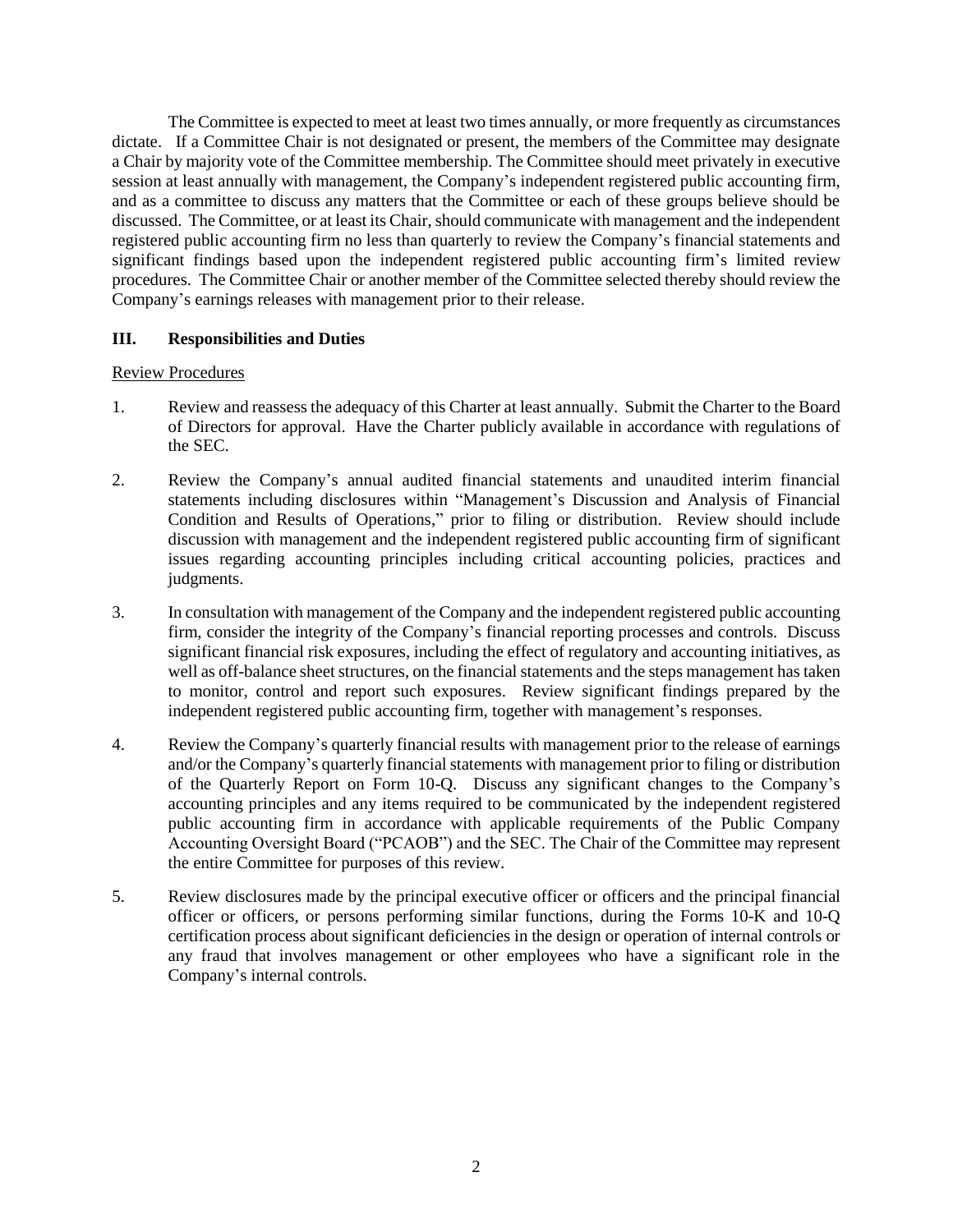#### Independent Registered Public Accounting Firm

- 6. The Committee shall be directly responsible for the appointment, compensation, oversight of the work, evaluation and termination of the independent registered public accounting firm (subject, if applicable, to shareholder ratification). The independent registered public accounting firm reports directly to the Committee and the Committee is responsible for the resolution of any disagreements between management and the independent registered public accounting firm regarding financial reporting. The Committee shall also review their independence.
- 7. Audit, audit-related, tax and all other services, which are not prohibited by law, shall be preapproved by the Committee pursuant to such processes as are determined to be advisable.

However, the pre-approval requirement set forth in the first sentence above, shall not be applicable with respect to the provision for all other services, if:

- (i) the aggregate amount of all other services provided to the Company constitutes not more than five percent of the total amount of revenues paid by the Company to its independent registered public accounting firm during the calendar year in which the other services are provided;
- (ii) such services were not recognized by the Company at the time of the engagement to be other services; and
- (iii) such services are promptly brought to the attention of the Committee and approved by the Committee or by one or more members of the Committee to whom authority to grant such approvals has been delegated by the Committee prior to the completion of the audit.

Delegation - The Chair of the Committee may delegate to one or more designated members of the Committee the authority to grant required pre-approvals. The decisions of any member to whom authority is delegated under this paragraph to pre-approve an activity under this subsection shall be presented to the full Committee at its next scheduled meeting.

The pre-approval policies and procedures will be disclosed in the Company's proxy statements and annual reports in the manner directed by the regulations of the SEC or the Marketplace Rules of the Nasdaq, as applicable.

- 8. On an annual basis, review and discuss with the independent registered public accounting firm all significant relationships they have with the Company that could impair their independence. Consider whether the provision of any non-audit services by the independent registered public accounting firm is compatible with maintaining their independence.
- 9. Review the independent registered public accounting firm's audit plan including discussions of audit scope, staffing, locations, reliance upon management, and internal audit and general audit approach.
- 10. Discuss the results of the audit with the independent registered public accounting firm including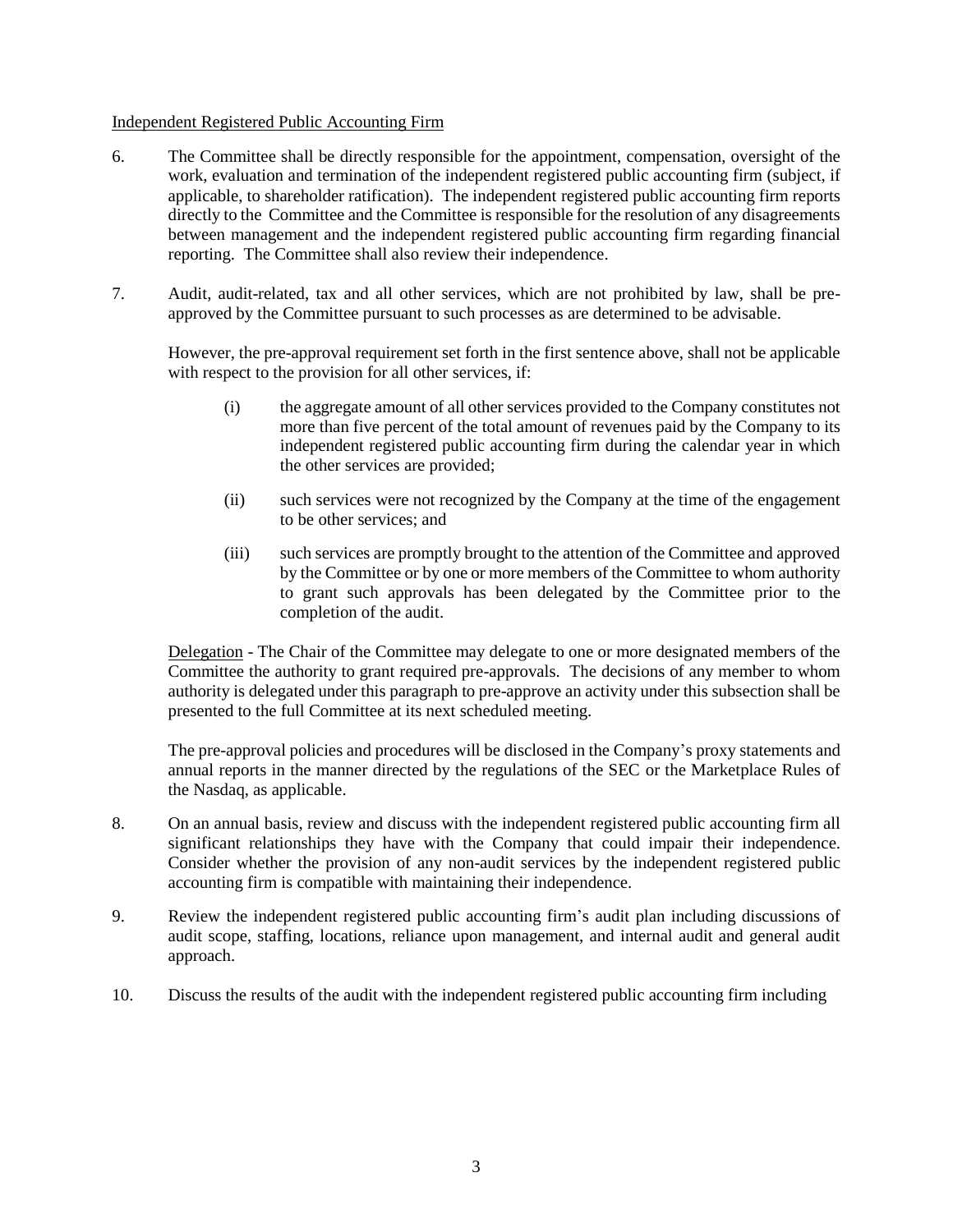any audit problems or difficulties and management's response. The Chair of the Committee may represent the entire Committee for purposes of this discussion. Discuss certain matters required to be communicated to audit committees in accordance with Auditing Standard No. 16 and obtain the written disclosures and the letter from the independent registered public accounting firm required by applicable requirements of the PCAOB regarding the independent accountants communications with the Committee concerning independence, and has discussed with the independent accountant, the independent accountant's independence.

- 11. Consider the independent registered public accounting firm's judgments about the quality and appropriateness of the Company's accounting principles as applied in its financial reporting. Obtain a report from the independent registered public accounting firm containing (a) all critical accounting policies used by the Company, (b) alternative accounting treatments that have been discussed with management and the potential ramifications of using those alternatives, and (c) other written communications provided by the independent registered public accounting firm to management, e.g., a management letter and schedule of unadjusted audit differences.
- 12. Require audit partner (including both the audit partner having primary responsibility for the audit and the audit partner responsible for reviewing the audit) rotation for a period of no less than five years after each such partner serves in this capacity for five years.
- 13. Ensure no former upper level employees of the independent registered public accounting firm who could influence the independent registered public accounting firm serve in an accounting role or financial reporting oversight role of the Company, as such terms are defined by the SEC and Nasdaq regulations.
- 14. Inquire of the independent registered public accounting firm whether any member of the audit engagement team received bonuses or incentive compensation based on the sale of non-audit products or services to the Company, which is prohibited by Sarbanes-Oxley and the provisions of the Exchange Act and the regulations promulgated thereunder.
- 15. Review the audit engagement team to determine appropriate qualifications as well as to determine whether any members would be disqualified under the independence provisions of the Exchange Act and the regulations promulgated thereunder, including, but not limited to, Regulation S-X.
- 16. Ensure that the Company provides the required proxy statement and annual report disclosure of the fees paid to the independent registered public accounting firm.

## Internal Audit

- 17. Review the annual internal audit plan and recommend any changes.
- 18. Review the activities, organizational structure and qualifications of the internal audit function, as needed.
- 19. Ensure that the Company's internal auditor reports to the Committee.
- 20. Review significant reports prepared by the internal audit function together with management's response and follow-up to these reports.

# Other Audit Committee Responsibilities

21. Annually prepare a report to shareholders as required by the SEC. The report must be included in